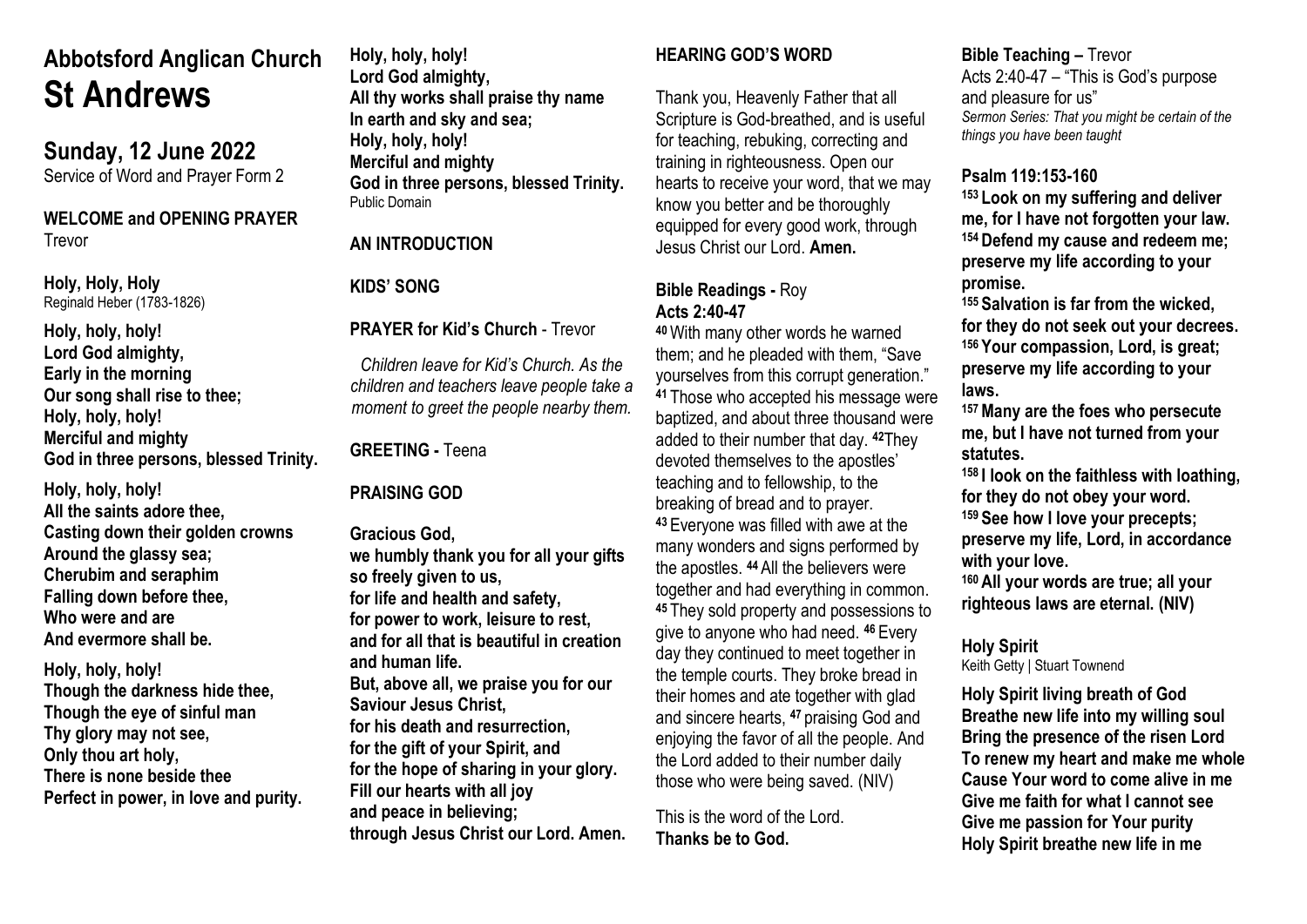**Holy Spirit come abide within May Your joy be seen in all I do Love enough to cover every sin In each thought and deed and attitude Kindness to the greatest and the least Gentleness that sows the path of peace**

**Turn my strivings into works of grace Breath of God show Christ in all I do**

**Holy Spirit from creation's birth Giving life to all that God has made Show Your power once again on earth Cause Your church to hunger for Your ways**

**Let the fragrance of our prayers arise Lead us on the road of sacrifice That in unity the face of Christ Will be clear for all the world to see** *(repeat last 4 lines)* © 2006 Thankyou Music

## **PRAYING TO GOD**

Although we are the people of God, Scripture reminds us that we still sin. We need to confess our failures. knowing that the Lord Jesus died for us and intercedes for us with the Father. Let us draw near to God, who freely forgives, through his infinite goodness and mercy, and pray to him with sincerity and confidence.

**Heavenly Father, we praise you for adopting us as your children and making us heirs of eternal life. In your mercy you have washed us from our sins and made us** 

**clean in your sight. Yet we still fail to love you and serve you as we should. Forgive us our sins and renew us by your grace, that we may continue to grow as members of Christ, in whom alone is our salvation. Amen.**

God is slow to anger and full of compassion. He forgives all who humbly repent and turn to his Son Jesus Christ, in whom there is no condemnation. **Amen.**

**Our Father in heaven, hallowed be your name, your kingdom come, your will be done on earth as in heaven. Give us today our daily bread. Forgive us our sins as we forgive those who sin against us. Lead us not into temptation, but deliver us from evil. For the kingdom, the power, and the glory are yours, now and forever. Amen.**

*Further prayers are read for our community, our nation and our world*

**Prayers -** Rosemary

## **SET PRAYER FOR THE DAY**

Let us pray to the one God, Father, Son and Spirit, that our lives may bear witness to our faith.

Father, you sent your Word to bring us truth and your Spirit to make us holy.

Through them we come to know the mystery of your life. Help us to worship you, one God in three persons, by proclaiming and living our faith in you. Grant this through our Lord Jesus Christ, your Son, who lives and reigns with you and the Holy Spirit, one God, for ever and ever**. Amen.** *AAPB page 220*

## **ANNOUNCEMENTS** - Trevor

*Children and teachers return from Kid's Church during announcements. Invited to the front to inform/interviewed or display what they have learnt - Trevor*

## **WHAT WE BELIEVE**

Do you believe in God the Father? **We believe in God, the Father Almighty, creator of heaven and earth.**

Do you believe in God the Son? **We believe in Jesus Christ, God's only Son, our Lord, who was conceived by the Holy Spirit, born of the virgin Mary, suffered under Pontius Pilate, was crucified, died, and was buried; he descended to the dead. On the third day he rose from the dead; he ascended into heaven, and is seated at the right hand of the Father;** 

**from there he will come to judge the living and the dead.**

Do you believe in the Holy Spirit? **We believe in the Holy Spirit, the holy catholic\* church, the communion of saints, the forgiveness of sins, the resurrection of the body, and the life everlasting. Amen.** *\*universal, complete*

**Lord Of The Church** Timothy Dudley-Smith

**Lord of the church, we pray for our renewing:**

**Christ over all, our undivided aim; Fire of the Spirit, burn for our enduing Wind of the Spirit, fan the living flame. We turn to Christ amid our fear and failing,**

**The will that lacks the courage to be free,**

**The weary labours, all but unavailing, To bring us nearer what a church should be.**

**Lord of the Church, we seek a Father's blessing,**

**A true repentance and a faith restored, A swift obedience and a new possessing, Filled with the Holy Spirit of the Lord!**

**We turn to Christ from all our restless striving,**

**Unnumbered voices with a single prayer**

**The living water for our soul's reviving,**

**In Christ to live, and love and serve and care.**